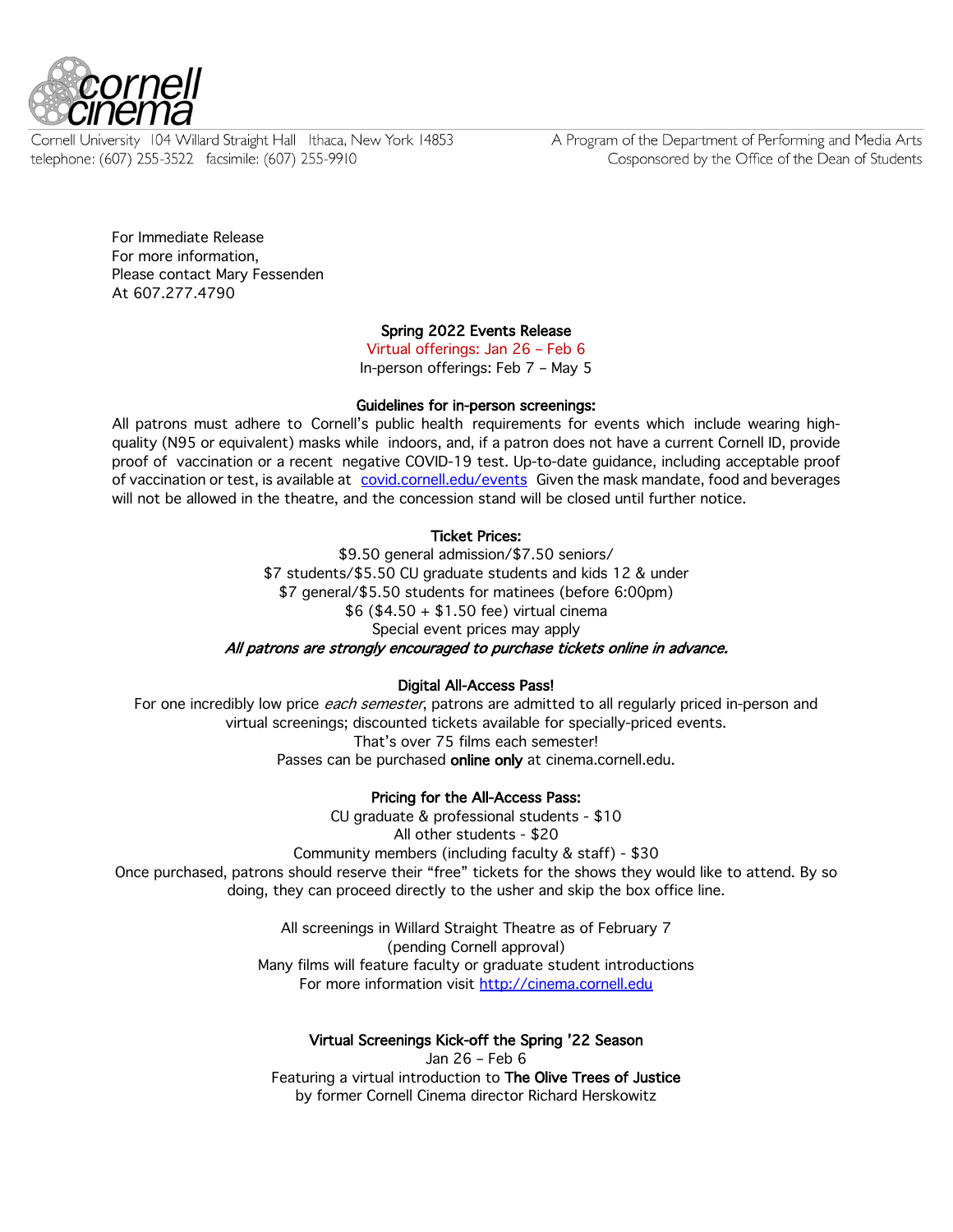Cornell Cinema launches its Spring '22 schedule with four exquisite foreign language films offered on demand via its virtual cinema platform from January 26 – February 6 to coincide with Cornell's remote teaching schedule for the first two weeks of the semester. A thrilling schedule of in-person screenings & events will begin on Monday, February 7 in Willard Straight Theatre when teaching is scheduled to return to the classroom. A highlight of the virtual line-up is American documentarian James Blue's sole narrative feature, The Olive Trees of Justice (1962), shot in Algiers during the Algerian War (the only film production to do so), shown in a new digital restoration that just premiered at the Museum of Modern Art in New York as part of its "To Save and Project" series. Former Cornell Cinema director Richard Herskowitz has provided an introduction for the film, which will run in front of the film. Herskowitz has been involved with the James Blue Project for the past ten years and was involved with the film's restoration. The virtual line-up includes another mid-century classic, Fellini's fairy tale road movie La Strada (1954), which kicks off a Fellini, Masina & Rota series. It will be offered in a recent digital restoration, as will Taiwanese director Hou Hsiao- hsien's atmospheric Flowers of Shanghai (1998), adapted from a nineteenth-century novel and set amidst the world of courtesans. Also on offer: the virtual Ithaca premiere of Ryûsuke (Drive My Car) Hamaguchi's other acclaimed film from 2021, Wheel of Fortune and Fantasy, a triptych of short stories inspired by life's tiny miracles, bound together by memory, regret, deception, and fate. Virtual screenings are included with the purchase of a Spring '22 All-Access Pass. Single tickets are \$6.

| The Olive Trees of Justice (1962)          | Jan 26 - Feb 6 |
|--------------------------------------------|----------------|
| Directed by James Blue                     |                |
| w/pre-recorded intro by Richard Herskowitz |                |
| La Strada $(1954)$                         | Jan 26 - Feb 6 |
| Directed by Federico Fellini               |                |
| Flowers of Shanghai (1998)                 | Jan 26 - Feb 6 |
| Directed by Hou Hsiao-hsien                |                |
| Wheel of Fortune and Fantasy (2021)        | Jan 26 - Feb 6 |
| Directed by Ryûsuke Hamaguchi              |                |

## Fellini, Masina & Rota – The Early Years

In 1942, Federico Fellini, who had been making a living as a cartoonist and humorist, found a gig as a radio scripter, where he met a young actress, Guiletta Masina. They were married the following year. The great neorealist director Roberto Rossellini recruited him as a co-scriptwriter for Rome, Open City in 1945, for which Fellini was nominated for an Academy Award. 2020 marked the centennial of the great showman's birth, but celebrations had to be postponed due to COVID. Cornell Cinema is thrilled to present four of Fellini's first five solo ventures as a director; the films all feature Masina, the two greatest as his muse (La Strada and Nights of Cabiria). These films mix neorealism with an already playful turn to fantasy, propelled even further by the beautiful Nino Rota scores, which mix the carnivalesque, jazz, vaudeville, and romance. There is also a strong influence of silent films, especially in the Chaplinesque clowning of Masina. All of the films are being offered in recent or brand new digital restorations.

| La Strada $(1954)$                            | Jan 26 - Feb 6 |
|-----------------------------------------------|----------------|
| Directed by Federico Fellini                  |                |
| Screening via Cornell Cinema's Virtual Cinema |                |
| The White Sheik (1952)                        | Feb 7          |
| Directed by Federico Fellini                  |                |
| Il Bidone $(1955)$                            | Feb 10, 13     |
| Directed by Federico Fellini                  |                |
| Nights of Cabiria (1957)                      | Mar 4, 5       |
| Directed by Federico Fellini                  |                |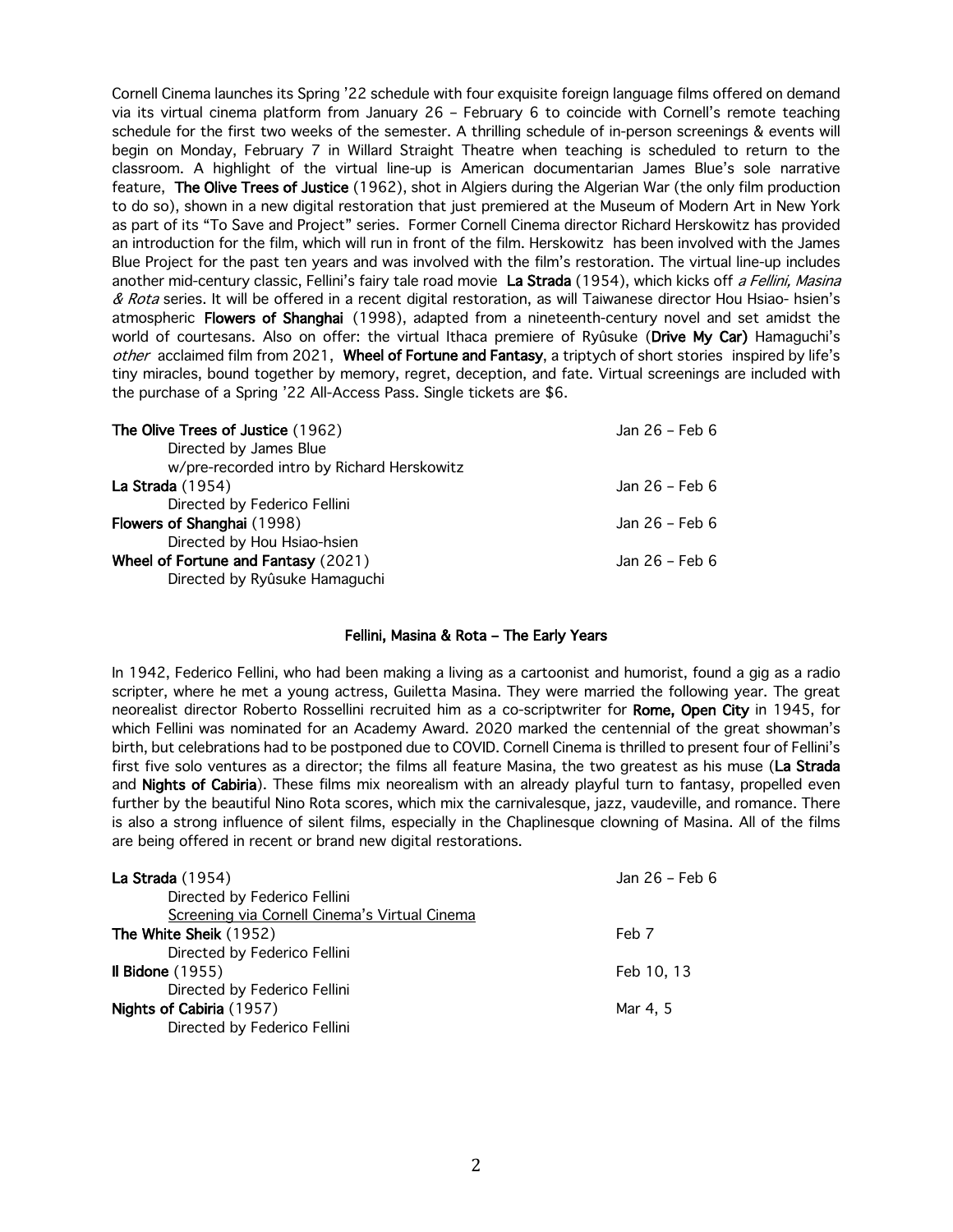### Experimental Landscapes

Featuring 5 Ithaca premieres and several introductions by Patricia Keller (Comp Lit/Romance Studies)

How does place shape our understanding of the world and of ourselves in it? How might audiovisual explorations of landscape—ones that move away from treating place as a mere backdrop to narrative and instead harness its potential as a dynamic, multilayered archive of histories, memories, and dreams—offer us new perspectives on the poetics of experience? This series brings together a range of films, from ethnographic meditation to non-fiction documentary to fictional drama, that frame the phenomenological affinities between place and experience and foreground the connection between formal experimentation and the haptic, sensorial power of cinema. Situated between rural and urban atmospheres, these works draw on sound, duration and textures to highlight underlying tensions between decay and overgrowth, ruin and resilience, overdevelopment and underexposure. The landscapes featured in these films are often quiet and subtle yet notably charged with a sense of something uncanny, something hidden in plain sight.

The series forms part of a new course called "Ruined Landscapes & the Visual Archive" (COML 3486 / SPAN 3940) taught by Patricia Keller, who will introduce several of the films. Cosponsored with the Departments of Romance Studies and Comparative Literature, and the Summer Program in Madrid.

| L. Cohen $(2018)$                                                   | Feb 7    |
|---------------------------------------------------------------------|----------|
| Directed by James Benning                                           |          |
| Sweetgrass (2010)                                                   | Feb 8    |
| Directed by Lucien Castaing-Taylor and Ilisa Barbash                |          |
| Ratcatcher (2000)                                                   | Feb 15   |
| Directed by Lynne Ramsay                                            |          |
| The Two Sights $(2020)$                                             | $Feb$ 23 |
| w/filmmaker Josh Bonnetta in person                                 |          |
| Costa da Morte (2013)                                               | Mar 8    |
| Directed by Lois Patino                                             |          |
| Casa de Lava (1994)                                                 | Mar 15   |
| Directed by Pedro Costa                                             |          |
| Nostalghia (1983)                                                   | Mar 22   |
| Directed by Andrei Tarkovsky                                        |          |
| Homo Sapiens (2016)                                                 | Mar 29   |
| Directed by Nikolaus Geyrhalter                                     |          |
| <b>Still Life</b> (2006)                                            | Apr 27   |
| Directed by Jia Zhangke                                             |          |
| Place and Time: The Landscape Films of Emily Richardson (2001-2018) | May 4    |
| Directed by Emily Richardson                                        |          |
|                                                                     |          |

### Saturday Night Noir

Night and the city. Dark alleys, rain-drenched streets, silhouettes at windows, blinking neon. Welcome to Saturday Night Noir, a one-way trip into the doom-laden heart of a new kind of American cinema featuring life-beaten men and dangerously seductive women, born of the expressionistic camera-work of German and Austrian emigres, and the pulp imaginations of the great Hammett, Chandler, Cain and their siblings. We offer five greats from the U.S., one per year from 1944–1948, four enrolled in the National Film Registry. And a bonus: two screenings of 1949's great British noir, The Third Man (moved from its original Saturday night slot to accommodate our revised February 7 opening for in-person screenings!). Noir enthusiasts can finally see a restored print of **Detour**, in which "B auteur Edgar G. Ulmer turned threadbare production values and seedy, low-rent atmosphere into indelible pulp poetry." (Janus Films) The series wraps with Wilder's classic Double Indemnity, introduced by local author David Lehman. Copies of his new book The Mysterious Romance of Murder: Crime, Detection, and the Spirit of Noir, published by Cornell University Press, will be available for sale at the screening.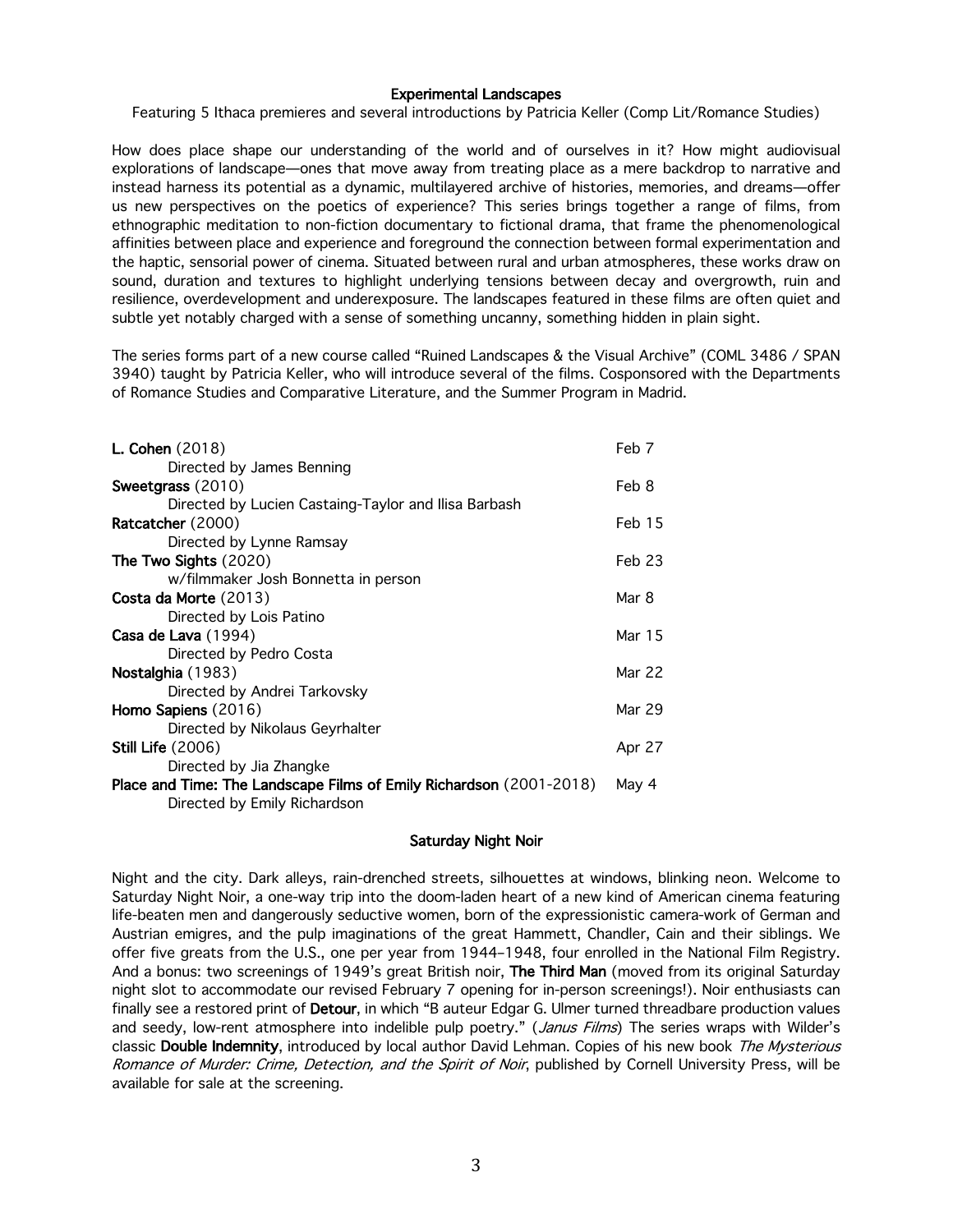| The Third Man (1949)         | Feb 8, 9 |
|------------------------------|----------|
| Directed by Carol Reed       |          |
| Out of the Past (1947)       | Feb 19   |
| Directed by Jacques Tourneur |          |
| The Big Clock (1948)         | Mar 12   |
| Directed by John Farrow      |          |
| <b>Detour</b> (1945)         | Mar 19   |
| Directed by Edward G. Ulmer  |          |
| The Big Sleep (1946)         | Apr 23   |
| Directed by Howard Hawks     |          |
| Double Indemnity (1944)      | May 5    |
| Directed by Billy Wilder     |          |
|                              |          |

### Francophone Film Festival

For the fourth consecutive year, Cornell Cinema teams up with the Department of Romance Studies to present a Francophone Film Festival, made possible, in part, by an Albertine Cinémathèque (formerly Tournées) Festival grant. The grant supports six films, chosen from the granting organization's recommended titles, and includes three older titles: a program of recently restored short documentaries by Alain Resnais, a restoration of the late American director Melvin van Peebles' The Story of a Three Day Pass, based on his own French language novel, and Claire Denis' 35 Shots of Rum. The remaining three titles supported by the grant are the recent films Slalom, Charlene Favier's quietly devastating drama of sexual abuse set amid an elite ski club, featuring a knock-out performance by Noée Abita as a high school student who falls victim to her attentive coach, revealing the complicated ways abuse can work; Sebastien Lifshitz's moving documentary portrait of 7-year-old Sasha, a transgender girl who became aware of her gender dysphoria in very early childhood; and French-Ivorian writer-director Philippe Lacôte's magical realist Night of the Kings, which takes place during one night in a notorious prison in the middle of the Ivorian forest ruled by its inmates. The highly acclaimed film from Ivory Coast was shortlisted for Best International Feature Oscar in 2020. Cornell Cinema expands the Festival to include two more films from French speaking African countries - Mahamat-Saleh Haroun's Lingui, the Sacred Bonds from Chad and Mati Diop's Atlantics from Senegal (also in Wolof, Arabic & English) – as well as virtual offerings of American documentarian James Blue's sole narrative feature, The Olive Trees of Justice, shot in Algiers during the Algerian War and shown in a new digital restoration that just premiered at the Museum of Modern Art in New York as part of its "To Save and Project" series; a new 35mm print of Alain Resnais' underseen Je t'aime, je t'aime, a haunting tale of romantic obsession and time travel; and Ladj Ly's Oscar-nominated Les Miserables (2019), inspired by the 2005 riots in Paris.

Albertine Cinémathèque is a program of FACE Foundation and Villa Albertine in partnership with the French Embassy in the United States and with the support of the CNC (Centre National du Cinéma et de l'Image Animée) and the Fonds Culturel Franco-Américain.

| The Olive Trees of Justice (1962)             | Jan 26 – Feb 6 |
|-----------------------------------------------|----------------|
| Directed by James Blue                        |                |
| w/pre-recorded intro by Richard Herskowitz    |                |
| Screening via Cornell Cinema's Virtual Cinema |                |
| Early Shorts by Alain Resnais (1948-1956)     | Feb 9          |
| Directed by Alain Resnais                     |                |
| Je t'aime, je t'aime (1968)                   | Feb 9          |
| Directed by Alain Resnais                     |                |
| The Story of a Three Day Pass (1967)          | Feb 16         |
| Directed by Melvin Van Peebles                |                |
| Lingui, the Sacred Bonds (2021)               | Feb 17, 20     |
| Directed by Mahamat-Saleh Haroun              |                |
| <b>Slalom</b> (2020)                          | Feb 23, 25     |
| Directed by Charlene Favier                   |                |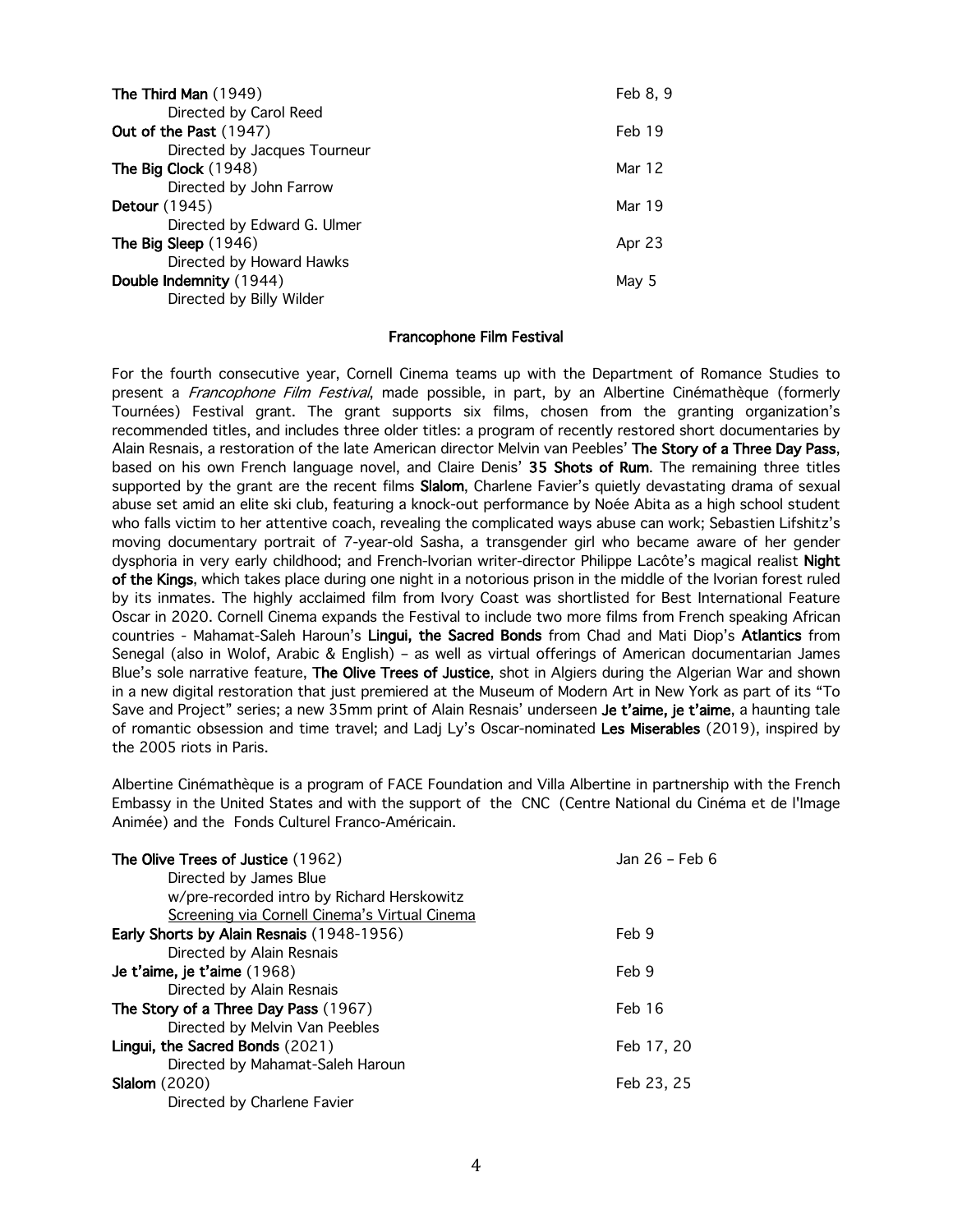| Atlantics (2019)               | Mar 2  |
|--------------------------------|--------|
| Directed by Mati Diop          |        |
| Little Girl $(2020)$           | Mar 10 |
| Directed by Sebastien Lifshitz |        |
| <b>35 Shots of Rum (2009)</b>  | Mar 23 |
| Directed by Claire Denis       |        |
| Les Miserables (2019)          | Apr 13 |
| Directed by Ladj Ly            |        |
| Night of the Kings (2020)      | Apr 20 |
| Directed by Philippe Lacôte    |        |
|                                |        |

### Satoshi Kon: The Illusionist

Manga artist and animator Satoshi Kon died suddenly in 2010 at the age of 46, leaving behind a small but hugely influential body of work. His films, known for their seamless blending of reality and fantasy, are some of the most acclaimed anime outside of Studio Ghibli. According to Kon's friend and colleague, Mamoru Hosoda (Mirai, Belle), "Satoshi Kon expanded the possibilities of animation. He created animated films of equal power to live-action film." On the occasion of a new documentary about Kon's life and work, Satoshi Kon: The Illusionist, Cornell Cinema presents his three greatest films: directorial debut Perfect Blue, ode to filmmaking Millennium Actress, and his final feature film Paprika. Cosponsored with the East Asia Program.

| Perfect Blue (1999)                 | Feb 10, 12 |
|-------------------------------------|------------|
| Directed by Satoshi Kon             |            |
| Satoshi Kon: The Illusionist (2021) | Feb 11     |
| Directed by Pascal-Alex Vincent     |            |
| Millennium Actress (2001)           | Feb 17     |
| Directed by Satoshi Kon             |            |
| <b>Paprika</b> (2007)               | Mar 17, 19 |
| Directed by Satoshi Kon             |            |

# Sub-Saharan Cinema

Sub-Sahara Africa. Black Africa. A region most of us are woefully under informed about. A huge land mass comprised of 55 countries, with a population of over 1 billion, where over 1,000 languages are spoken, there are no overarching characteristics of films from the region, but, both historically and culturally, there are major regional differences between North African and Sub-Saharan cinemas. This series offers three recent acclaimed feature films from Chad, Senegal and Ivory Coast; a visually ravishing documentary about the growth and harvesting of the khat plant in Ethiopia, Faya Dayi, one of the most celebrated non-fiction films of 2021; and a program of short films from Sudan made in the '70s & '80s that shines a light on a forgotten chapter of film history. "Even now, in 2020, Africa remains the most cinematically underrepresented continent (not counting Antarctica)" (Variety), but these films reveal the rich cinematic possibilities of Sub-Saharan cinema, a full flowering of which we eagerly await.

Cosponsored with the Institute for African Development. IAD will be arranging film introductions and panel discussions to accompany several of the films.

| Lingui, the Sacred Bonds (2021)                    | Feb 17, 20 |
|----------------------------------------------------|------------|
| Directed by Mahamat-Saleh Haroun                   |            |
| Atlantics (2019)                                   | Mar 2      |
| Directed by Mati Diop                              |            |
| Sudanese Film Group Shorts (1964-1989)             | Mar 7 - 17 |
| Directed by various                                |            |
| Screening via Cornell Cinema's Virtual Cinema      |            |
| Faya Dayi $(2021)$                                 | Mar 16     |
| w/pre-recorded Q & A with filmmaker Jessica Beshir |            |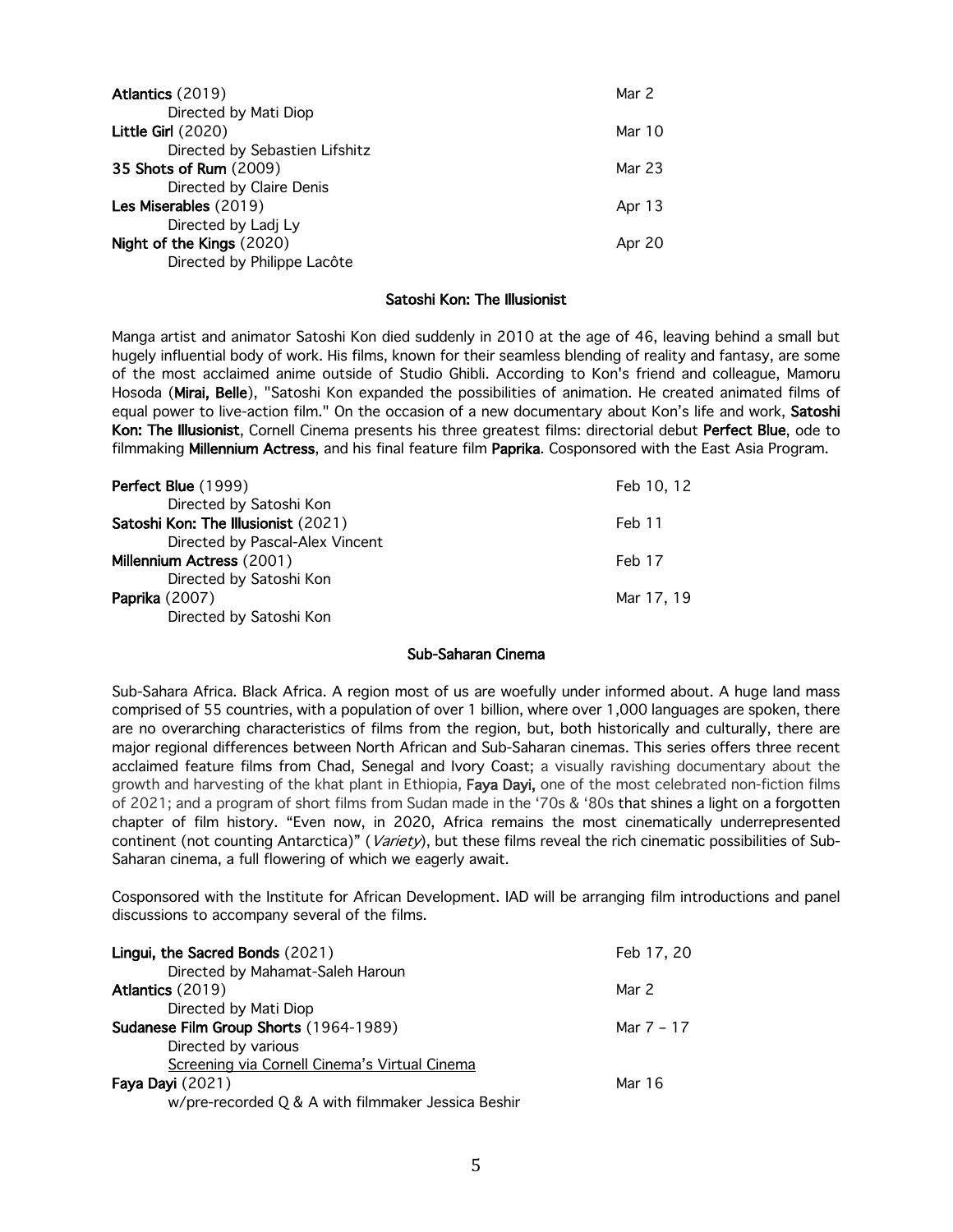## Night of the Kings (2020) Apr 20 Directed by Philippe Lacôte

### Guest Filmmakers

Featuring 3 in-person & 2 virtual presentations

Over Cornell Cinema's 50+ year history, hundreds of filmmakers have visited to present their work and enrich the viewing experience for patrons, but the pandemic made that impossible last year. Thanks to the magic of Zoom, though, we still managed to engage several filmmakers in discussion about their work after it was made available via our virtual screening program. This Spring we'll offer a mix of both in-person and virtual filmmaker presentations, with the Zoom discussions projected on the big screen. Two programs feature inperson visits by local filmmakers with international reputations, Ithaca College professors & artists, Josh Bonnetta and Cathy Lee Crane. Bonnetta will present The Two Sights (An Dà Shealladh) which explores the disappearing tradition of second sight in the Outer Hebrides of Scotland. The film connects locals' accounts of supernatural phenomena with striking 16mm images and a carefully curated sonic montage of the physical and aural environment, creating an ethnographic marvel. Crane will be joined by filmmaker and Cornell alum Jason Livingston '94 for (X)-trACTION, a collaborative of four+ media artists whose work examines the technical and common use of the term "extraction" but also investigates their positions as artists grappling with making art in ways that: extract images, ideas, and stories from their subjects, both human and geographical. Artist, filmmaker and educator Jessica Bardsley just joined the Dept of Performing & Media Arts to teach film studies. We'll welcome her with a program of her short films on March 23. We'll do a Zoom Q & A with filmmaker Shatara Michelle Ford on March 9 following a screening of their acclaimed debut feature, Test Pattern, which follows an interracial couple whose relationship is put to the test after the woman is sexually assaulted. The film has been nominated for Independent Spirit Awards for Best First Feature, Best First Screenplay and Best Female Lead (Brittany S. Hall). Ethiopian-Mexican filmmaker Jessica Beshir's documentary Faya Dayi is one of fifteen films shortlisted for Best Documentary Feature Oscar, and Beshir will join us for a pre-recorded Q & A that will be projected after the screening of the film on March 16. The immersive, dreamlike film explores the lives of people affected by khat, a stimulant leaf that is also Ethiopia's most lucrative cash crop.

| The Two Sights (2020)                                         | Feb 23 |
|---------------------------------------------------------------|--------|
| w/filmmaker Josh Bonnetta in person                           |        |
| $(X)$ -trACTION $(2021)$                                      | Mar 7  |
| w/filmmakers Cathy Lee Crane & Jason Livingston '94 in person |        |
| <b>Test Pattern</b> (2021)                                    | Mar 9  |
| w/Zoom Q & A with filmmaker Shatara Michelle Ford             |        |
| Faya Dayi (2021)                                              | Mar 16 |
| w/pre-recorded Q & A with filmmaker Jessica Beshir            |        |
| Rocks, Stars, and Other Feelings (2007-2019)                  | Mar 23 |
| w/filmmaker Jessica Bardsley (PMA) in person                  |        |

## Live Projection Performances

Featuring two *more* visiting filmmakers!

One aspect that sets cinema viewing apart from watching movies at home is the collective durational experience, from a room full of people all experiencing the same filmed moment at the same time. Add to that the unpredictable thrill of live performance and you have a wholly unique, never-to-be-replicated cinema event! Cornell Cinema is thrilled to present two such events this semester.

Spanish filmmaker Luis Macias will perform a live projector performance, Your Eyes are Spectral Machines, on March 30 (rescheduled from March 2020). Incorporating both live manipulation of multiple 16mm projectors, as well as 35mm slide projectors, Luis Macias is a self-stylized image recycler, and is a co-founder of Crater Lab, an independent film laboratory in Barcelona. American filmmaker Roger Beebe is no stranger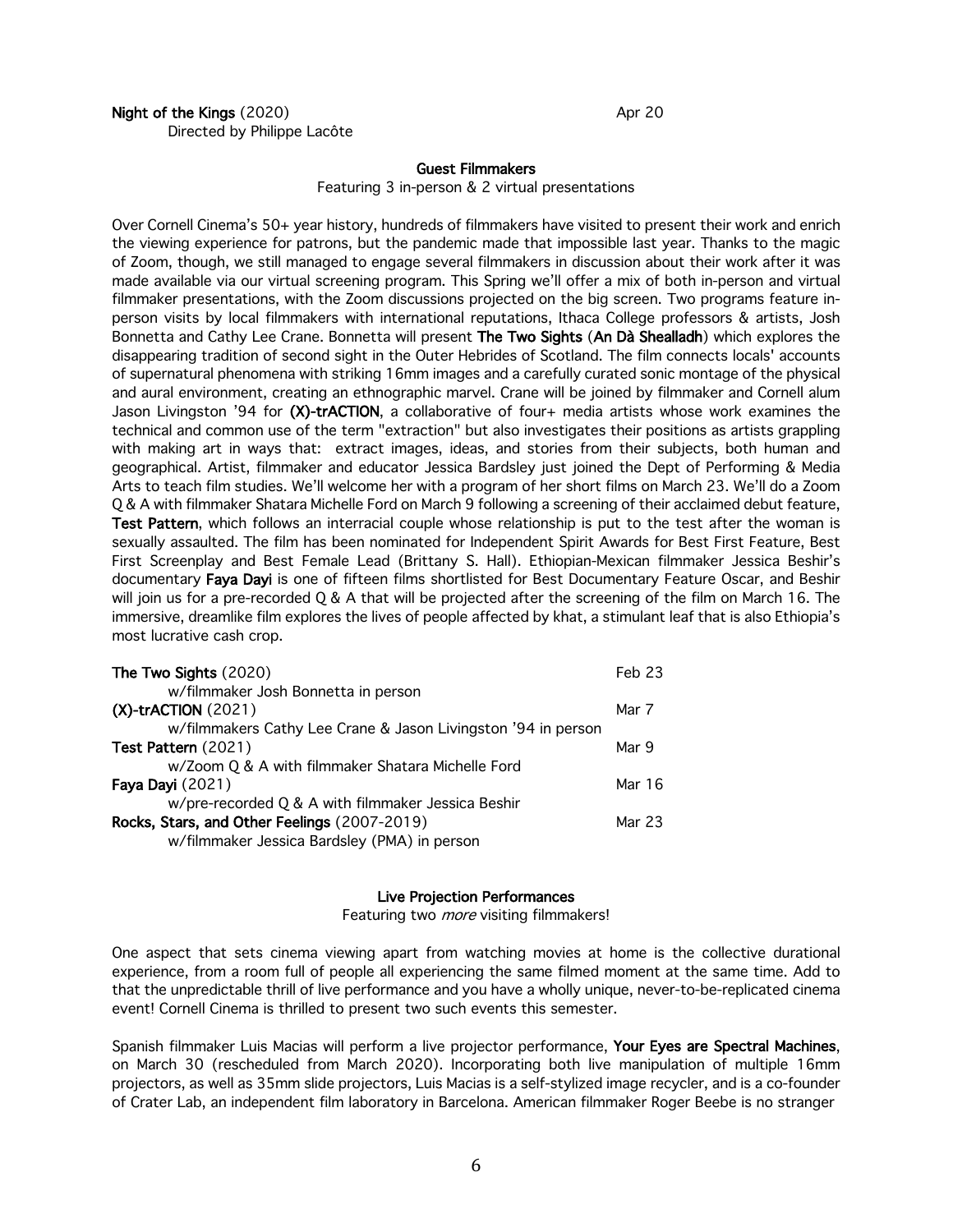to cinematic re-appropriation and recycling, as his work since 2006 consists primarily of multiple-projector performances and essayistic videos that explore the world of found images and the "found" landscapes of late capitalism. His Films for 1 - 8 Projectors (April 14) will feature a series of 16mm multi-projector performances, including the seven-projector showstopper Light of a Dying Star (2008/2011), as well as a sampling of recent essay videos, presented as live-narrated documentaries.

Cosponsored with the Cornell Council for the Arts.

| Your Eyes are Spectral Machines (2015/18)              | Mar 30 |
|--------------------------------------------------------|--------|
| w/live projection performance by filmmaker Luis Macias |        |
| Roger Beebe's Films for 1-8 Projectors (2020)          | Apr 14 |
| w/live projection performance by filmmaker Roger Beebe |        |

# Contemporary World Cinema

Featuring 6 Ithaca Premieres

Cornell Cinema regularly premieres award-winning international films from the film festival circuit that otherwise wouldn't screen in Ithaca, and this Spring we offer seven Ithaca premieres (in addition to films in our Francophone and Sub-Saharan Africa series) set in Japan (a melancholic triptych by the director of Drive My Car), a thriller set in Argentina during the dirty war (Azor); a story of queerness and prison over three decades set in Germany (Great Freedom); and films set in 1980s Romania (Uppercase Print), as well as modern Syria (Neighbours) and India (Pebbles). All of the films have appeared on Best of 2021 lists by film critics; Great Freedom is one of fifteen titles shortlisted for Best International Feature Oscar; and Pebbles is nominated for an Independent Spirit Award for Best International Feature.

| Jan 26 - Feb 6 |
|----------------|
|                |
|                |
| Feb 25, 26     |
|                |
| Mar 3, 6       |
|                |
| Mar 17, 20     |
|                |
| Mar 31, Apr 1  |
|                |
| Apr 16, 17     |
|                |
|                |

## Restorations and Rediscoveries

Cornell Cinema presents a semester-long series of recent digital and analog restorations, beginning with virtual screenings of three titles, screening on-demand from January 26 to February 6: Federico Fellini's La Strada, Hou Hsiao-hsien's Flowers of Shanghai, and documentarian James Blue's sole narrative feature, The Olive Trees of Justice. Cornell Cinema's former director, Richard Herskowitz, will provide a pre-recorded introduction to the virtual screening of The Olive Trees of Justice. Herskowitz has been involved with the James Blue Project for the last ten years, devoted to preserving the work of the acclaimed but lesser known American documentarian, and was involved with the film's restoration. He will discuss the restoration as well as how James Blue came to make the film in Algiers during the Algerian War.

In most all cases in this series, "restoration" means going back to original film elements, scanning them, and digitally repairing the image by removing scratches and tears, dust/dirt, and color correcting for modern digital projection. Thanks to the tireless work by many film archivists and ambitious distributors, one can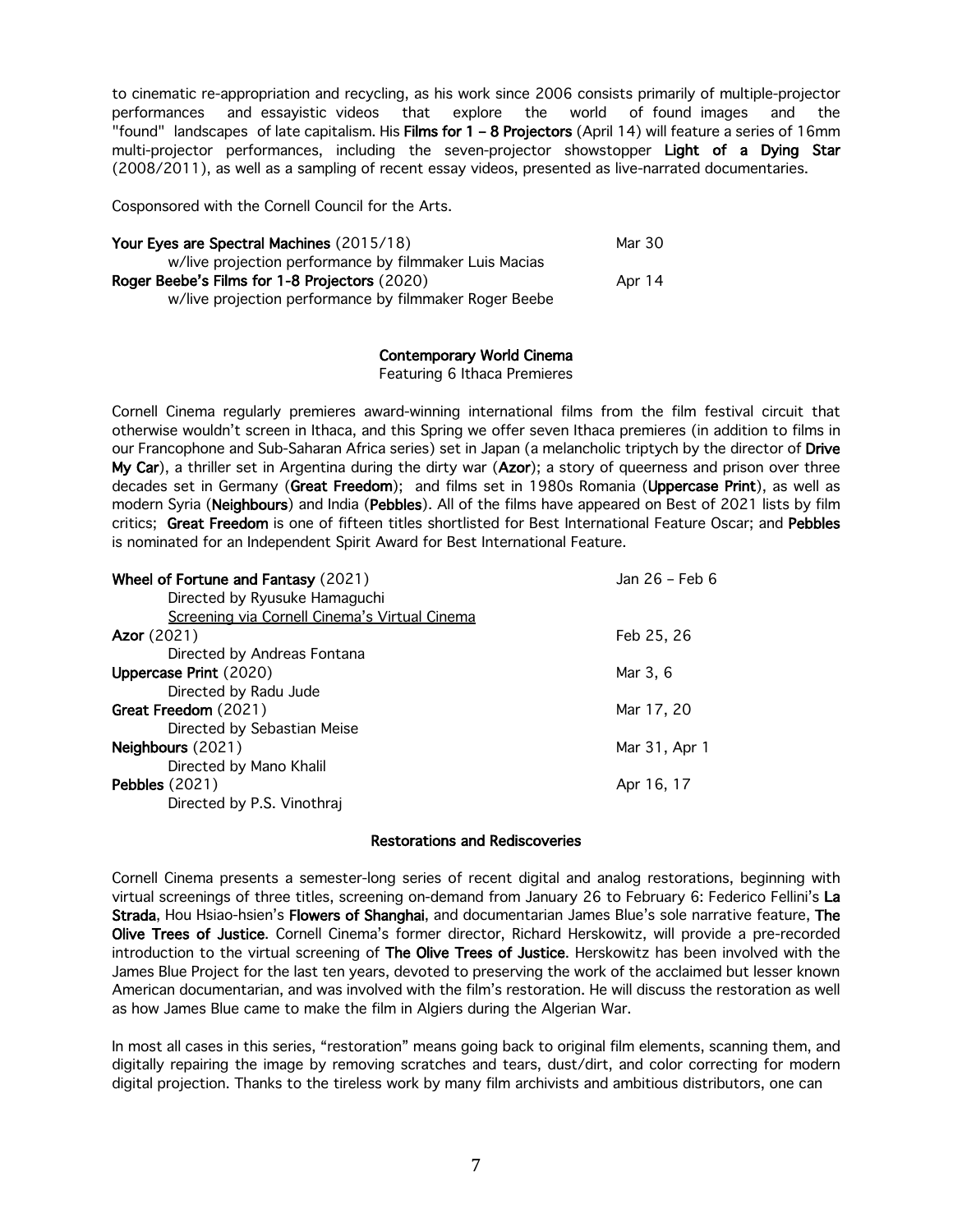now look back at the past century-plus of film history and begin to shake up the established canon, and that's partly what has been assembled here.

Accepted masters of the form Federico Fellini (La Strada, The White Sheik, Nights of Cabiria) and Alain Renais (Early Shorts of Alain Resnais & Je t'aime, je t'aime) are presented alongside radical experimenters Melvin Van Peebles (The Story of a Three Day Pass), Lizzie Borden (Working Girls), and Toshio Matsumoto (Funeral Parade of Roses). Lynne Ramsay's stunning debut feature Ratcatcher, Luis Buñuel's rediscovered Mexican film The Criminal Life of Archibaldo de la Cruz, and the suppressed masterwork of Iranian cinema Chess of the Wind round out the series. Resnais' Je t'aime, je t'aime will be shown in a restored 35mm film print!

| The Olive Trees of Justice (1962)                 | Jan 26 - Feb 6 |
|---------------------------------------------------|----------------|
| Directed by James Blue                            |                |
| w/pre-recorded intro by Richard Herskowitz        |                |
| Screening via Cornell Cinema's Virtual Cinema     |                |
| <b>La Strada</b> (1954)                           | Jan 26 - Feb 6 |
| Directed by Federico Fellini                      |                |
| Screening via Cornell Cinema's Virtual Cinema     |                |
| Flowers of Shanghai (1998)                        | Jan 26 - Feb 6 |
| Directed by Hou Hsiao-hsien                       |                |
| Screening via Cornell Cinema's Virtual Cinema     |                |
| The White Sheik (1952)                            | Feb 7          |
| Directed by Federico Fellini                      |                |
| Early Shorts by Alain Resnais (1948-1956)         | Feb 9          |
| Directed by Alain Resnais                         |                |
| Je t'aime, je t'aime (1968)                       | Feb 9          |
| Directed by Alain Resnais                         |                |
| Ratcatcher (2000)                                 | Feb 15         |
| Directed by Lynne Ramsay                          |                |
| The Story of a Three Day Pass (1967)              | Feb 16         |
| Directed by Melvin Van Peebles                    |                |
| Nights of Cabiria (1957)                          | Mar 4, 5       |
| Directed by Federico Fellini                      |                |
| Funeral Parade of Roses (1969)                    | Mar 10, 11     |
| Directed by Toshio Matsumoto                      |                |
| Chess of the Wind (1976)                          | Mar 25, 27     |
| Directed by Mohammad Reza Aslani                  |                |
| The Criminal Life of Archibaldo de la Cruz (1955) | Mar 31, Apr 1  |
| Directed by Luis Buñuel                           |                |
| Working Girls (1987)                              | Apr 14, 17     |
| Directed by Lizzie Borden                         |                |

### Women's Bodies/Women's Lives

From Simone Biles's courageous refusal to risk her mental health to Afghan women being denied their education by the Taliban, to Texas and Mississippi putting Roe v Wade on the chopping block in a new Supreme Court, men across the globe continue to assert control over women's bodies. We offer an international slate of six films—from Chad, France, Tamil Nadu in southern India, New Zealand and the U.S. including three stunning debuts by new filmmakers—that challenge patriarchal structures, while celebrating acts of resistance and affirming women's lives. A mother and daughter (impregnated from a rape) seek an abortion in Chad (Lingui, the Sacred Bonds); an elite teenage athlete is groomed by her 'tough' coach (Slalom); an abusive husband & father forces his son on a sun-parched journey to retrieve his wife who left him (Pebbles); a young interracial couple find their bonds stretched when the woman endures a sexual assault (Test Pattern). Test Pattern has been nominated for Independent Spirit Awards for Best First Feature, Best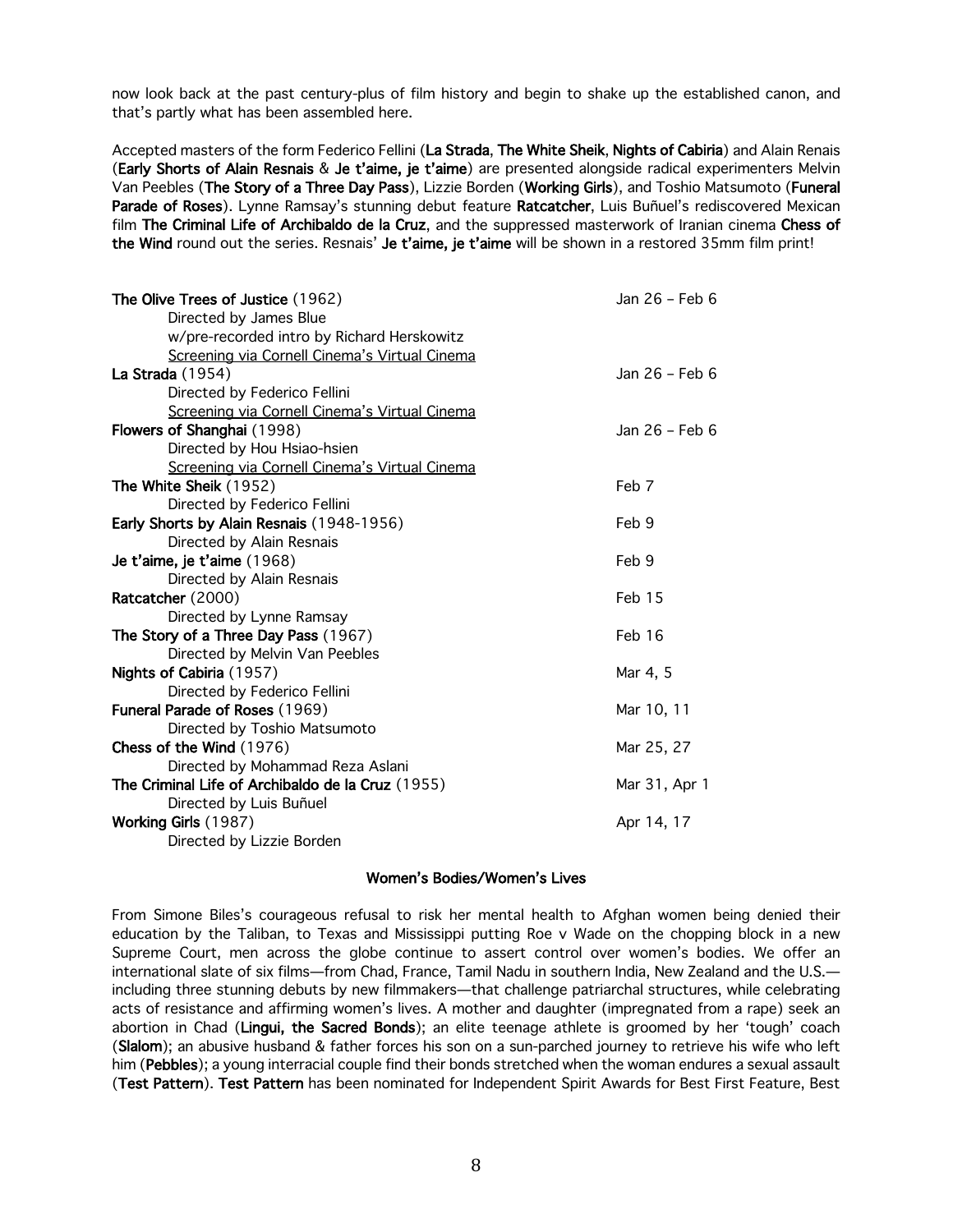First Screenplay and Best Female Lead (Brittany S. Hall), and we'll be joined by the film's writer & director, Shatara Michelle Ford, for a Q & A via Zoom following the screening. To round out the series we offer a 35mm screening of Jane Campion's (The Power of the Dog) glorious 1993 Cannes and Oscar winner The Piano and a new 4K restoration of Lizzie Borden's 1987 trail-blazing film of sex workers, Working Girls.

Cosponsored with the Feminist, Gender & Sexuality Studies Program

| Lingui, the Sacred Bonds (2021)                   | Feb 17, 20 |
|---------------------------------------------------|------------|
| Directed by Mahamat-Saleh Haroun                  |            |
| <b>Slalom</b> (2020)                              | Feb 23, 25 |
| Directed by Charlene Favier                       |            |
| Test Pattern (2021)                               | Mar 9      |
| w/Zoom Q & A with filmmaker Shatara Michelle Ford |            |
| <b>Working Girls (1987)</b>                       | Apr 14, 17 |
| Directed by Lizzie Borden                         |            |
| <b>Pebbles</b> (2021)                             | Apr 16, 17 |
| Directed by P.S. Vinothraj                        |            |
| The Piano $(1993)$                                | Apr 28     |
| Directed by Jane Campion                          |            |

## Doc Spots

The documentary genre is an ever-expanding phenomenon that now incorporates elements of so many other genres and practices that one would be hard pressed to offer a concise definition of the form. There's the live documentary, the hybrid doc/fiction, the animated doc, the experimental doc, and on and on. It's a horn of plenty, a widely creative range of so-called non-fiction work that we are always thrilled to tap into for our schedule. This Spring's selection of work begins with a program of short films by French New Wave master Alain Resnais, known primarily for his feature films, including Hiroshima, Mon Amour and Last Year at Marienbad. In these early short documentaries, all recently restored, he pays homage to the National Library of France, and explores the work of three artists: Picasso, Gauguin, and Van Gogh. Contemporary filmmaker Bill Morrison, who last thrilled us with Dawson City: Frozen Time, has been called a film archaeologist, as he typically works with decaying archival footage to reveal fascinating histories. For The Village Detective, he uses four reels of 35mm film of Soviet provenance found by a fishing boat off the coast of Iceland as a jumping off point for his latest meditation on cinema's past, offering a journey into Soviet history and film, accompanied by a gorgeous score by composer David Lang.

Other highlights of the series include Ethiopian-Mexican filmmaker Jessica Beshir's Faya Dayi, a visually ravishing film about the growth and harvesting of the khat plant in Ethiopia. Faya Dayi is one of the most acclaimed and nominated non-fiction films of 2021, and we'll be offering a pre-recorded Q & A with Beshir with the screening. It's one of fifteen films shortlisted for Best Documentary Feature Oscar, as is Flee, a stunning animated doc that recounts the story of a teenage Afghan refugee. Film critic Peter Travers writes that the film is "out to stretch the boundaries of filmmaking by combining graphic artistry with documentary realism to create a cinema experience like no other." Winner of the Grand Jury Prize at Sundance in 2021, the film is also shortlisted for Best International Feature Oscar. For other docs pushing boundaries, check out the documentaries screening as part of our *Experimental Landscapes* series!

| <b>Early Shorts by Alain Resnais (1948-1956)</b> | Feb 9      |
|--------------------------------------------------|------------|
| Directed by Alain Resnais                        |            |
| Satoshi Kon: The Illusionist (2021)              | Feb 11     |
| Directed by Pascal-Alex Vincent                  |            |
| The Village Detective (2021)                     | Feb 22, 27 |
| Directed by Bill Morrison                        |            |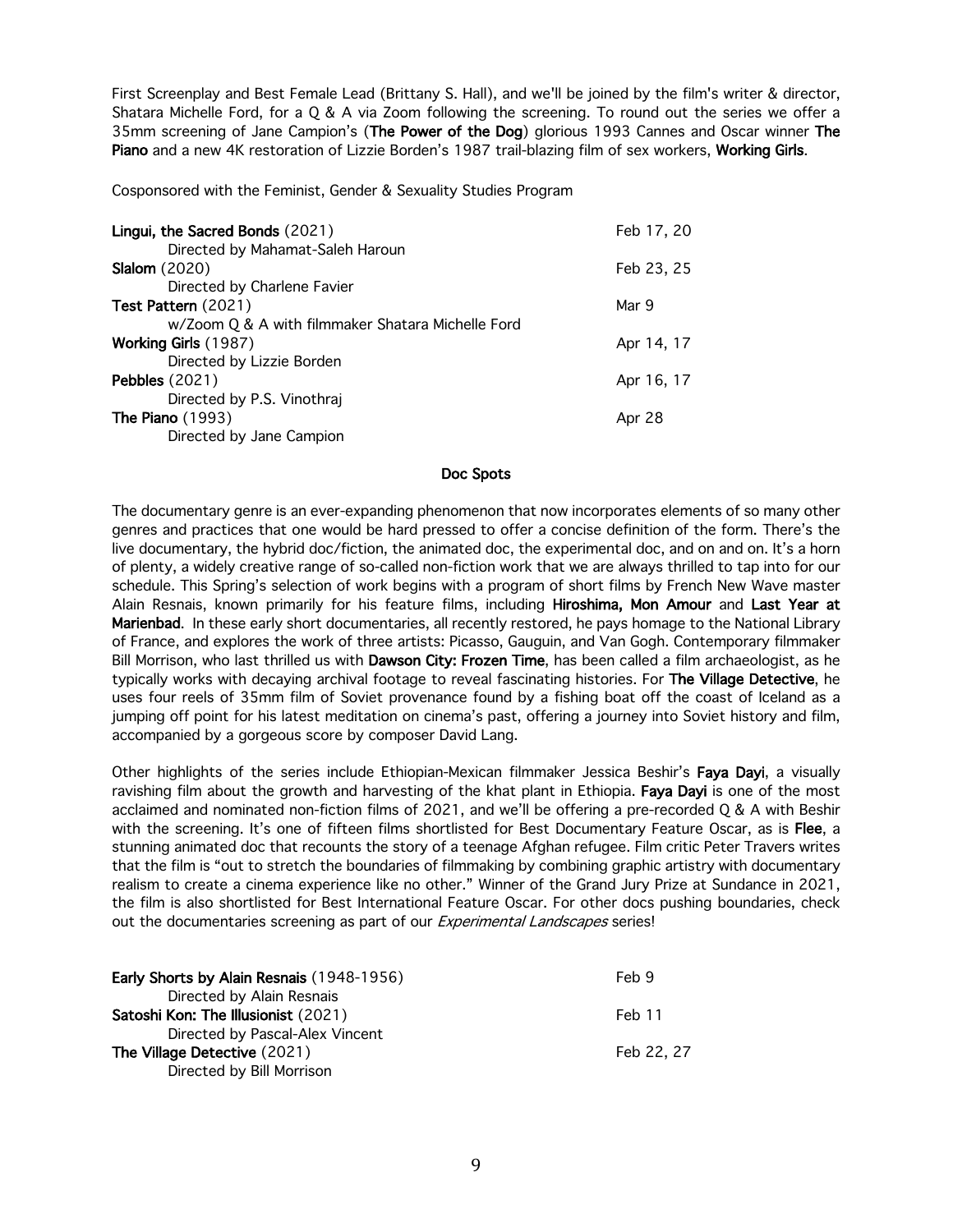| $(X)$ -trACTION (2021)                                        | Mar 7      |
|---------------------------------------------------------------|------------|
| w/filmmakers Cathy Lee Crane & Jason Livingston '94 in person |            |
| Little Girl $(2020)$                                          | Mar $10$   |
| Directed by Sebastien Lifshitz                                |            |
| Oscar Shorts: Documentary (2021)                              | Mar 13     |
| Directed by various                                           |            |
| Faya Dayi (2021)                                              | Mar 16     |
| w/pre-recorded Q & A with filmmaker Jessica Beshir            |            |
| <b>Flee</b> $(2021)$                                          | Apr 21, 22 |
| Directed by Jonas Poher Rasmussen                             |            |

### Japanese Cinema Survey

Screening in conjunction with Introduction to Japanese Film, taught by Andrew Campana (Asian Studies), this short survey of Japanese cinema contextualizes the production and themes of Japanese film and explores the connections between film and other media in modern and contemporary Japan. Featuring introductions by Assistant Professor Andrew Campana on Thursday nights, the series includes experimental troublemaker Toshio Matsumoto (Funeral Parade of Roses), cult animator Satoshi Kon (Millennium Actress), and Studio Ghibli's fantastical Spirited Away. Additionally, Cornell Cinema presents the Ithaca premiere of Ryûsuke Hamaguchi's (Drive My Car) acclaimed new film Wheel of Fortune and Fantasy as part of our Virtual Cinema offerings, starting on January 26. For yet more Japanese film, Cornell Cinema is hosting a deeper dive into Satoshi Kon with the series *Satoshi Kon: The Illusionist*, featuring three of his daring animated features and a new documentary about the filmmaker.

| Millennium Actress (2001)      | Feb 17         |
|--------------------------------|----------------|
| Directed by Satoshi Kon        |                |
| Funeral Parade of Roses (1969) | Mar 10, 11     |
| Directed by Toshio Matsumoto   |                |
| Spirited Away (2002)           | Mar 24, 26, 27 |
| Directed by Hayao Miyazaki     |                |

## Silent Film & Live Music

Special pricing: \$12 general/\$10 students (\$2 off for All-Access Pass holders)

If you've never seen a silent film or are already a fan of the genre, we've got you covered with these two very special events! There's no doubt that the best way to experience a classic silent film is with live music, and that experience expands exponentially when you've got some of the best silent film composers and musicians in the world – yes, the world – writing and performing that music. Cue the Anvil Orchestra, who will perform with a 35mm film print of Underworld (1927), the film that launched the career of director Josef von Sternberg as well as the gangster film genre. The Anvil Orchestra consists of Roger C. Miller (keyboards) and Terry Donahue (accordion, saw & more) of the widely popular Alloy Orchestra, that performed regularly at Cornell Cinema over the course of 20 years (1999 – 2019).

Less than a week later, we'll welcome back world-renowned klezmer violinist Alicia Svigals and celebrated silent film pianist Donald Sosin (last here in the Fall of 2018 with The Ancient Law (1923)) who will perform their original score for the satire The City Without Jews (1924), recently restored by Filmarchiv Austria. The film is based on the controversial 1922 novel by Hugo Bettauer about a Viennese-type city named Utopia that expels its Jews to solve its financial problems, only to experience rapid economic and cultural decline. Though darkly comedic in tone, and stylistically influenced by German Expressionism, the film nonetheless contains ominous and eerily realistic sequences, such as the shots of freight trains transporting Jews out of the city. Alicia Svigals's & Donald Sosin's performance is made possible by the Sunrise Foundation for Education and the Arts. Additional support provided by the Jewish Studies Program. Both events are cosponsored with the Cornell Council for the Arts and the Wharton Studio Museum.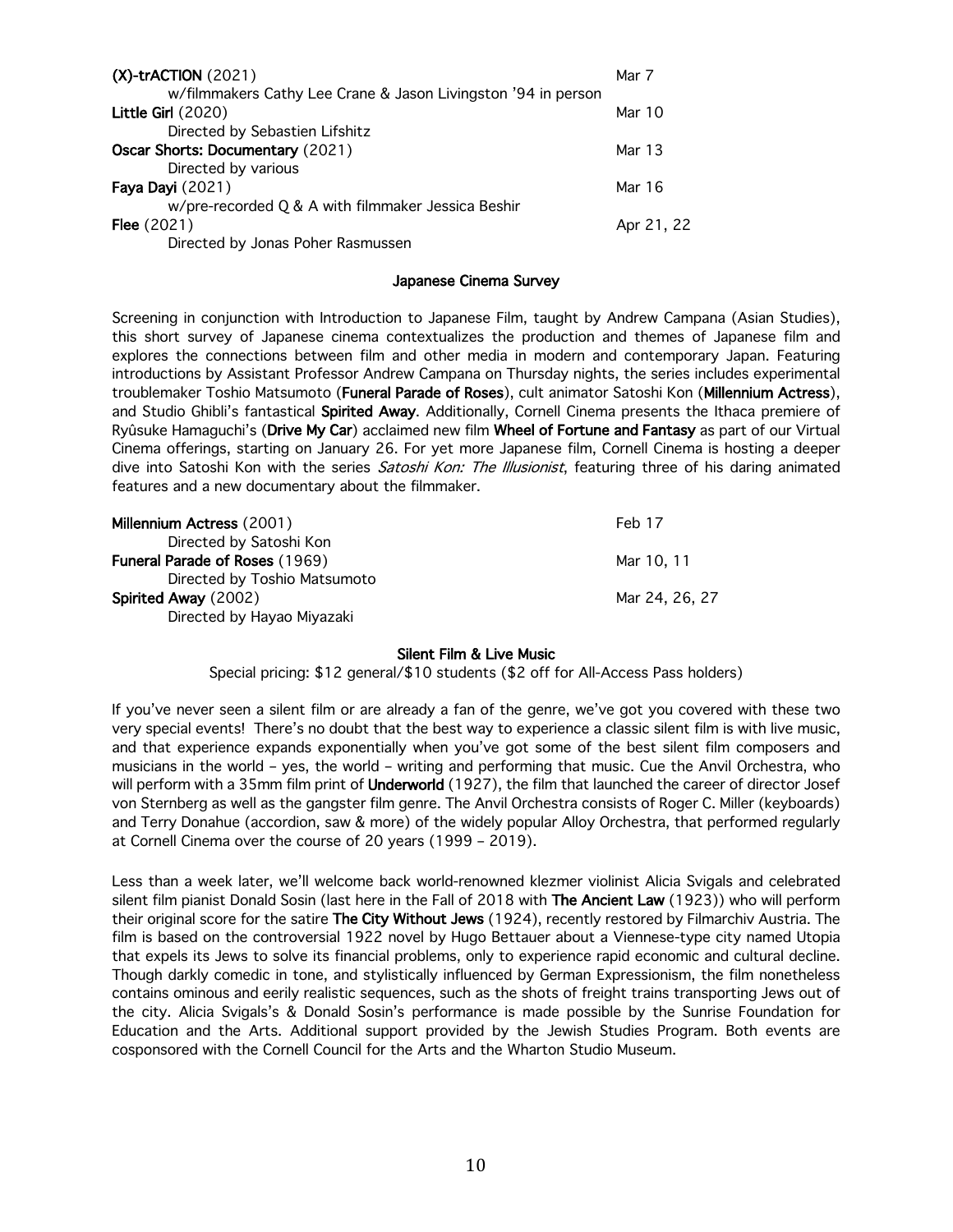| Underworld (1927)                                                                     | Mar 18 |
|---------------------------------------------------------------------------------------|--------|
| Directed by Joseph von Sternberg                                                      |        |
| w/live music by the Anvil Orchestra                                                   |        |
| The City Without Jews (1924)                                                          | Mar 24 |
| Directed by H.K. Breslauer                                                            |        |
| w/live music by klezmer violinist Alicia Svigals and silent film pianist Donald Sosin |        |

# Oscar Nominated Shorts

For the 17th consecutive year, Shorts HD and Magnolia Pictures present the Oscar-Nominated Short Films. With all three categories offered—Animated, Live Action and Documentary—this is your annual chance to predict the winners (and have the edge in your Oscar pool)! A perennial hit with audiences around the country and the world, don't miss this year's selection of shorts. The Academy Awards take place Sunday, March 27. We'll post the list of nominees shortly after they're announced on February 8.

| <b>Oscar Shorts: Animation (2021)</b>                                                            | Mar 3, 4, 5 |
|--------------------------------------------------------------------------------------------------|-------------|
| Oscar Shorts: Live Action (2021)                                                                 | Mar 5.6     |
| <b>Oscar Shorts: Documentary (2021)</b>                                                          | Mar 13      |
| Presented in Part I & II (start time of Part II will be determined after nominees are announced) |             |

# Weekend Favorites

### Featuring many Oscar contenders

In addition to all the other films Cornell Cinema offers, you can count on the organization to provide a recent Hollywood hit or other popular title every weekend during the school year. This Spring's schedule features a number of recent and critically acclaimed hits that are among the top contenders for Oscar nominations, including for Best Picture of 2021. Even if you've already seen some of these films, it's entirely different to experience them surrounded by your college friends, on Cornell Cinema's large screen, with top-notch projection & sound. Repeat viewings are easy on your budget too, especially with Cornell Cinema's All-Access Pass, so there's no reason to sit at home when big screen fun awaits. See you this weekend, and every weekend, at Cornell Cinema!

The line-up includes the recent Marvel hit Shang-Chi and the Legend of the Ten Rings and Jordan Peele's Us from 2019, both offered for free courtesy of the Welcome Weekend Committee on February 24, open to CU students only.

| The French Dispatch (2021)                                 | Feb 11, 12, 13 |
|------------------------------------------------------------|----------------|
| Directed by Wes Anderson<br>Encanto $(2021)$               | Feb 12, 26, 27 |
| Directed by Jared Bush, Byron Howard, Charise Castro Smith |                |
| <b>Dune</b> (2021)                                         | Feb 18, 19     |
| Directed by Denis Villeneuve                               |                |
| The Power of the Dog (2021)                                | Feb 18, 20     |
| Directed by Jane Campion                                   |                |
| Don't Look Up (2021)                                       | Feb 22         |
| Directed by Adam McKay                                     |                |